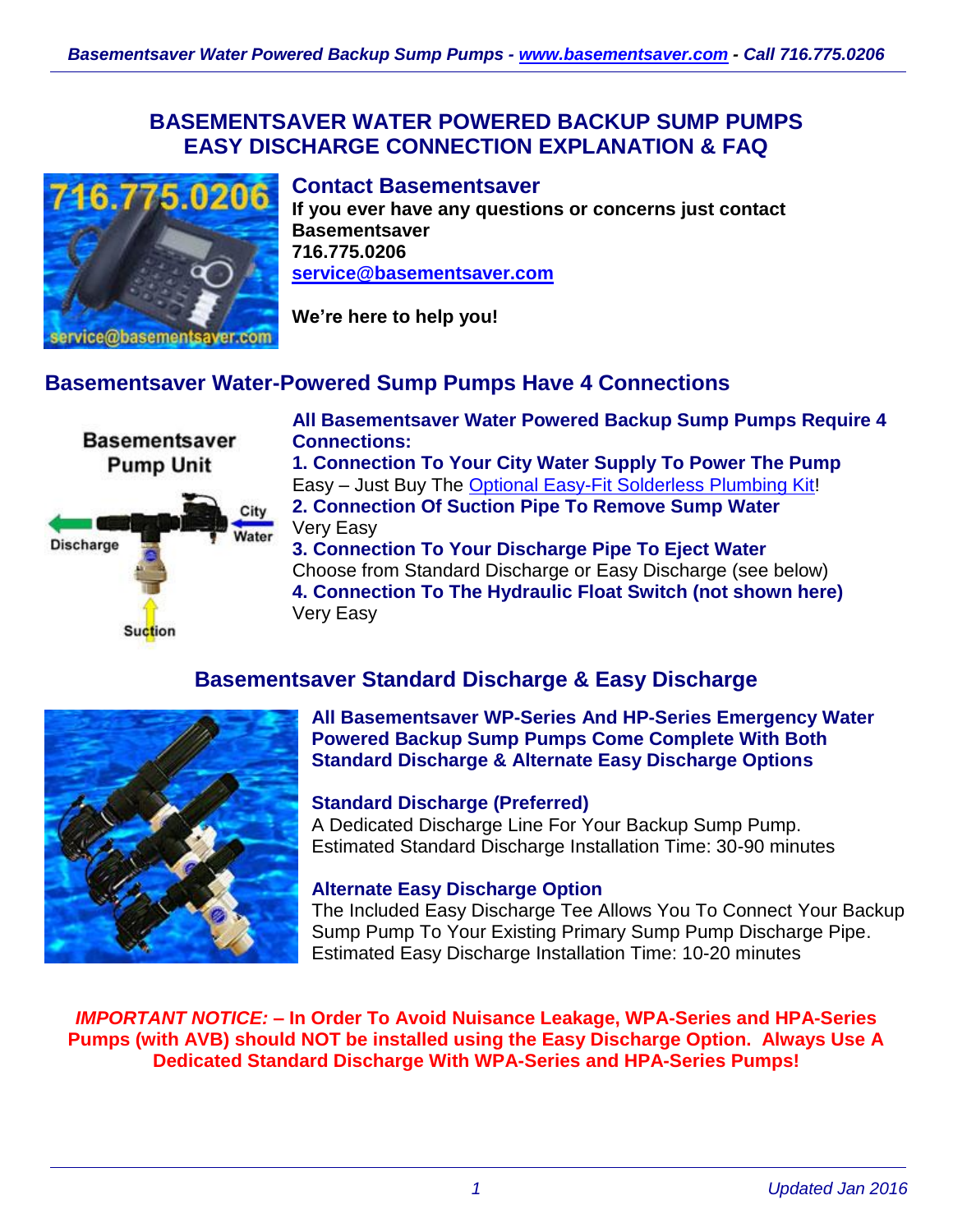## **Basementsaver Water Powered Backup Sump Pumps Standard Discharge & Easy Discharge FAQ**

#### **What Is The Basementsaver Easy Discharge Option?**

*The Basementsaver Easy Discharge Option allows you to utilize the existing discharge from your primary sump pump, rather than installing a separate discharge for your Basementsaver Water Powered Backup Sump Pump.*

#### **Which Backup Sump Pump Models Can Use The Easy Discharge?**

*The Easy Discharge can be used to install any Basementsaver WP-Series or HP-Series Water Powered Backup Sump Pump.*

*IMPORTANT NOTICE:* **The Easy Discharge Installation Option should not be used to install any WPA-Series or HPA-Series Water Powered Backup Sump Pump. These backup pumps are fitted with an Atmospheric Vacuum Breaker (AVB) that could allow nuisance water to leak into your basement when installed using the Easy Discharge Option.**

#### **Are There Any Other Limitations To Using The Easy Discharge?**

*The Easy Discharge Option can only be used if your existing primary sump pump discharge uses PVC or ABS plastic pipe!*

#### **Why Choose The Easy Discharge Installation?**

*The Easy Discharge Option allows you to very quickly install your pump without needing to drill a hole for a dedicated discharge tube, and arranging to carry the water away from the exterior of your home. This may be useful when you need to drill through thick concrete or have other issues that make it difficult to install a dedicated backup sump pump discharge.*

#### **Are There Any Disadvantages To Using The Easy Discharge Option?**

*The preferred Standard Installation method is to install a Dedicated Discharge for your Water Powered Backup Sump Pump. If you elect to use the Easy Discharge installation option, you will only have a single discharge pipe for both your primary sump pump and your backup sump pump. Should this discharge pipe become clogged, both pumps will be unable to pump water from your basement. Under these conditions the water powered backup sump pump could actually add water to your sump pit!*

*IMPORTANT NOTICE:* **The Easy Discharge Installation Option utilizes your existing primary sump pump discharge pipe. If that discharge pipe ever becomes clogged or frozen and causes your primary sump pump to fail, your backup sump pump will also fail. Make sure that there is an air gap in the exterior line before the pipe goes underground. This will prevent backsiphoning into the sump and also gives the water a place to go safely if the underground line is clogged!!**

### **How Do I Get The Easy Discharge Option?**

*The Easy Discharge Option comes in the form of a simple threaded Tee fitting that is included with every Basementsaver WP-Series or HP-Series Water Powered Backup Sump Pump. Fully illustrated fitting instructions come with the pump.*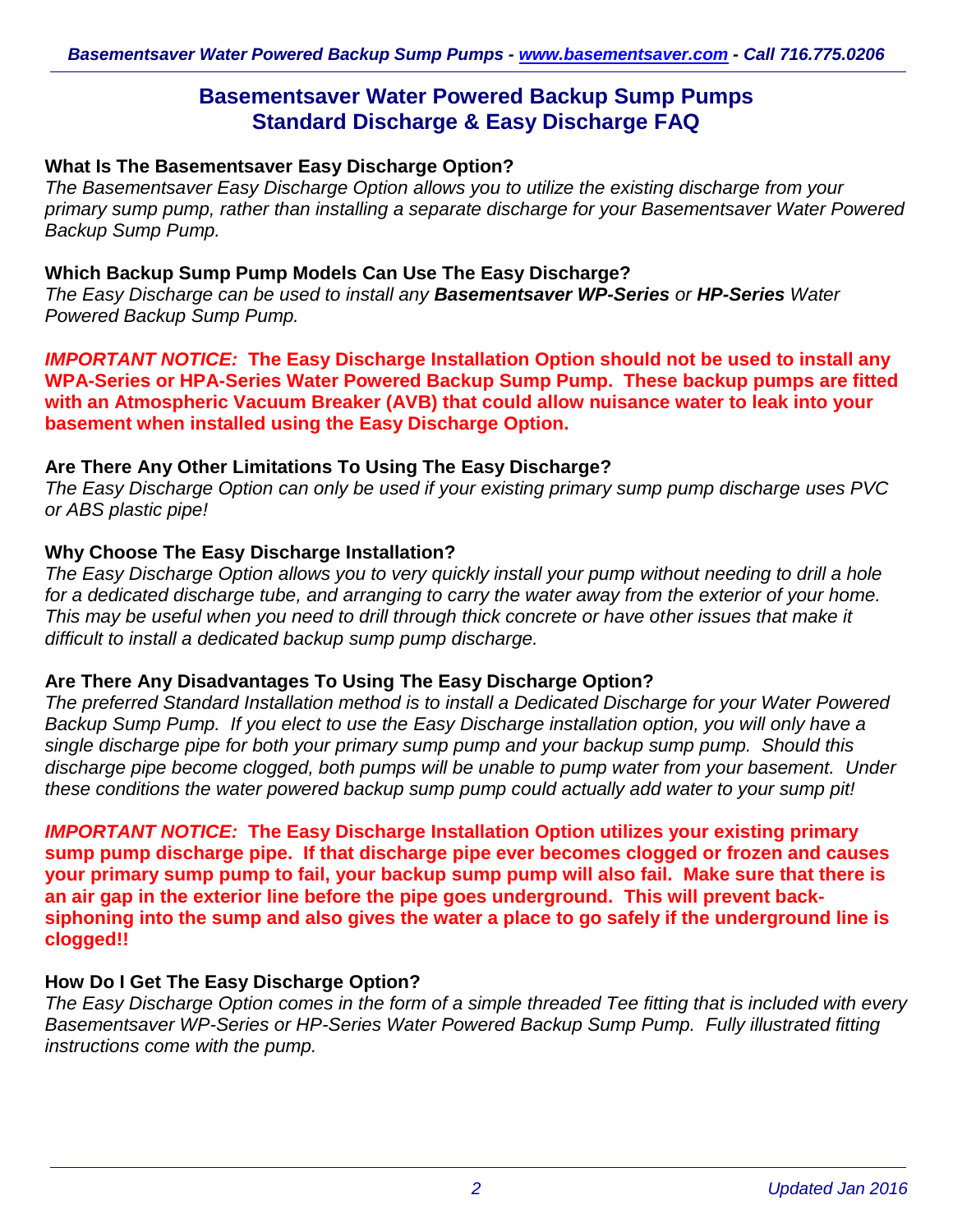**Basementsaver WP-Series & HP-Series Water Powered Backup Sump Pumps Standard Dedicated Discharge Installation (Preferred)**



**Installing a standard dedicated discharge for your backup pump is the preferred option over installing the backup pump into the same discharge pipe as your primary sump pump. Should your primary sump pump discharge clog, freeze solid, or fail in some other way, your backup pump will still operate correctly when installed on it's own dedicated discharge.**